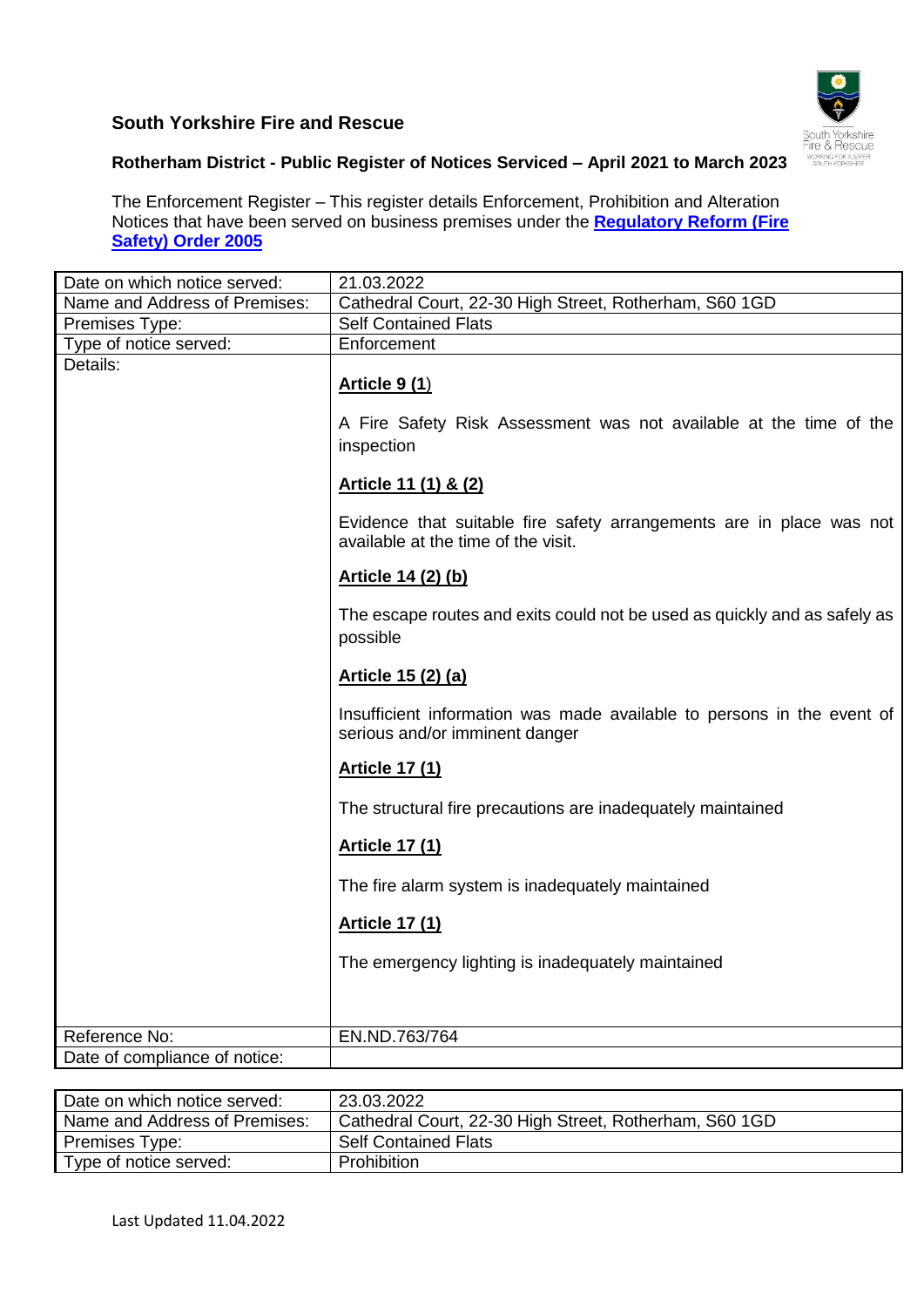| Inadequate means of escape |
|----------------------------|
|                            |
|                            |
| <b>PN.ND.765</b>           |

| Date on which notice served:  | 12.03.2022                                                                                                                                                                                              |
|-------------------------------|---------------------------------------------------------------------------------------------------------------------------------------------------------------------------------------------------------|
| Name and Address of Premises: | Cathedral Court, 22 - 30 High Street, Rotherham, S60 1GD.                                                                                                                                               |
| Premises Type:                | <b>Self Contained Flats</b>                                                                                                                                                                             |
| Type of notice served:        | <b>Prohibition</b>                                                                                                                                                                                      |
| Details:                      | The Fire and Rescue Authority are further of the opinion that the matter(s)<br>which give rise to the said risk are:<br>Inadequate means of detection and warning of Fire<br>Inadequate means of escape |
| Reference No:                 | <b>PN.ND.762</b>                                                                                                                                                                                        |
| Date of withdrawal of notice: | 23.03.2022 – superceded by PN.ND.765                                                                                                                                                                    |

| Date on which notice served: | 17.02.2022                                                                 |
|------------------------------|----------------------------------------------------------------------------|
| Name of Organisation:        | Buttergrove Housing Ltd, St John's Court, St John's Avenue,                |
|                              | Masbrough, Rotherham, S60 1HZ.                                             |
| Premises Type:               | <b>Building Converted to Flats</b>                                         |
| Type of notice served:       | Enforcement                                                                |
| Details:                     |                                                                            |
|                              | <u>Article 8 (1) (b)</u>                                                   |
|                              | To take such general fire precautions as will ensure the safety of persons |
|                              | who are not his employees                                                  |
|                              |                                                                            |
|                              | <u>Article 9 (1)</u>                                                       |
|                              | A Fire Safety Risk Assessment was not available at the time of the         |
|                              | inspection                                                                 |
|                              |                                                                            |
|                              | <u>Article 14 (2) (b)</u>                                                  |
|                              | The escape routes and exits could not be used as quickly and as safely as  |
|                              | possible                                                                   |
|                              |                                                                            |
|                              | Article 15 (2) (a)                                                         |
|                              | Insufficient information was made available to persons in the event of     |
|                              | serious and/or imminent danger                                             |
|                              |                                                                            |
|                              | <b>Article 17 (1)</b>                                                      |
|                              | The structural fire precautions are inadequately maintained                |
|                              |                                                                            |
|                              | <b>Article 17 (1)</b>                                                      |
|                              | The emergency lighting is inadequately maintained                          |
|                              |                                                                            |
|                              |                                                                            |
|                              |                                                                            |